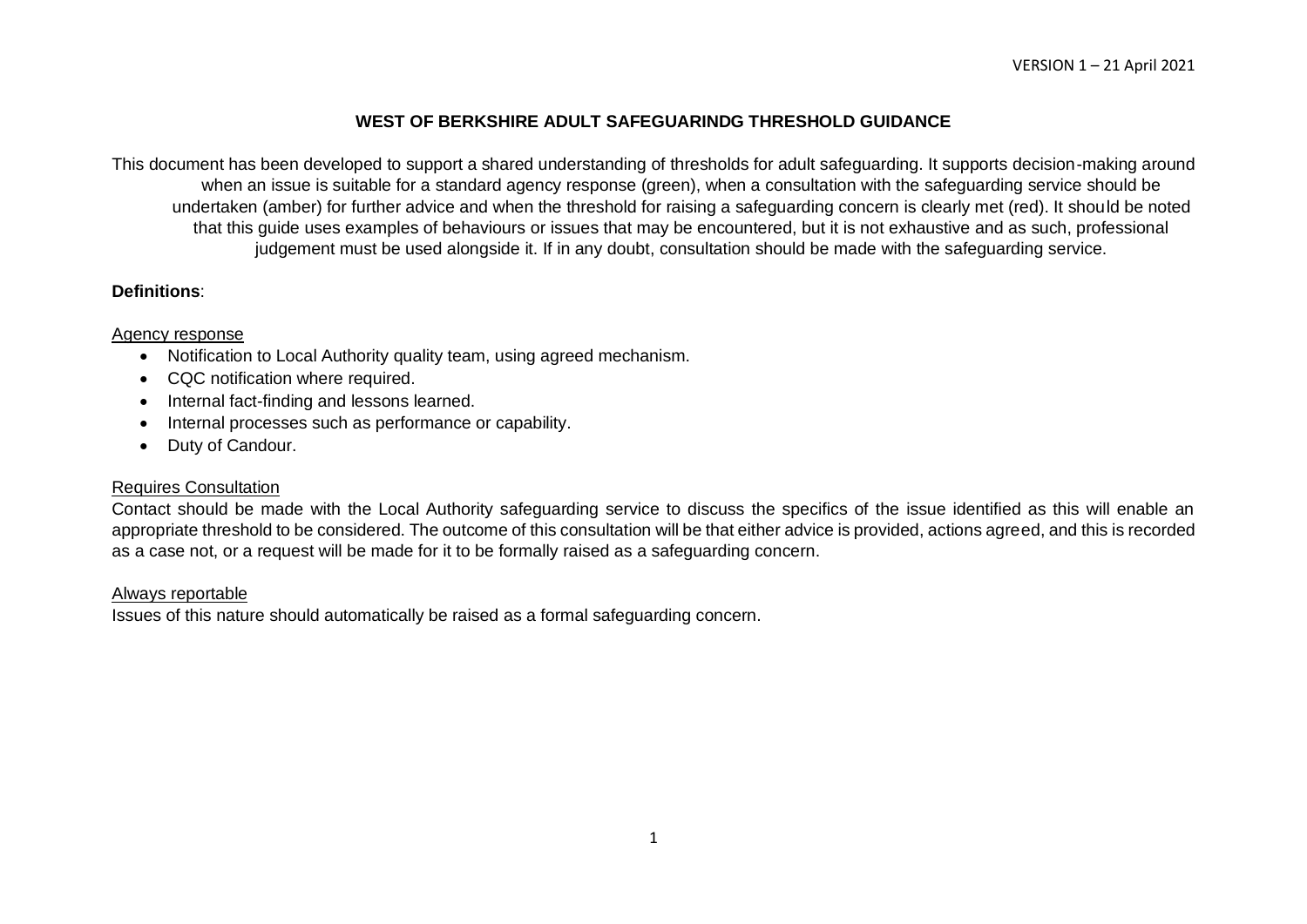# **Physical Abuse**

| <b>Agency response</b>                                                                                                                                                                                                                                                                                                                                                                                                                                                            | <b>Requires consultation</b>                                                                                                                                                                                                                                                                                                                                                                                                                             | <b>Always reportable</b>                                                                                                                                                                                                                                                                                                                                                                                                                                                                                                                       |
|-----------------------------------------------------------------------------------------------------------------------------------------------------------------------------------------------------------------------------------------------------------------------------------------------------------------------------------------------------------------------------------------------------------------------------------------------------------------------------------|----------------------------------------------------------------------------------------------------------------------------------------------------------------------------------------------------------------------------------------------------------------------------------------------------------------------------------------------------------------------------------------------------------------------------------------------------------|------------------------------------------------------------------------------------------------------------------------------------------------------------------------------------------------------------------------------------------------------------------------------------------------------------------------------------------------------------------------------------------------------------------------------------------------------------------------------------------------------------------------------------------------|
| Incident causing no/little harm, e.g., friction<br>$\bullet$<br>mark on skin due to ill-fitting hoist sling,<br>minor/small accidental skin tear.<br>Light marking or bruising found on one<br>occasion with no other concern, where<br>probable cause is known.<br>Minor events that still meet criteria for<br>$\bullet$<br>'incident reporting'.<br>Isolated incident* involving service user on<br>$\bullet$<br>service user where no harm or residual<br>distress is caused. | Recurrent incidents causing some harm.<br>$\bullet$<br>Unexplained marking, lesions, cuts, or<br>$\bullet$<br>finger marks on one occasion, or lesser<br>marks on more than one occasion.<br>Accumulation of minor incidents.<br>$\bullet$<br>Incident with potential serious<br>$\bullet$<br>consequences.<br>Recurrent incidents involving service user<br>$\bullet$<br>on service user, or one incident where harm<br>or residual distress is caused. | Unexplained fractures or other serious<br>$\bullet$<br>injuries.<br>Inappropriate restraint.<br>$\bullet$<br>Withholding of food, drinks, or aids to<br>$\bullet$<br>independence.<br><b>Alleged assault.</b><br>$\bullet$<br>Deliberate maladministration of<br>medications.<br>Covert administration without proper<br>$\bullet$<br>medical authorisation.<br>Service user on service user incident(s)<br>$\bullet$<br>where the perpetrator has capacity or where<br>there is intent or where there is targeting or<br>where injury occurs. |
| <b>Supporting Guidance</b>                                                                                                                                                                                                                                                                                                                                                                                                                                                        |                                                                                                                                                                                                                                                                                                                                                                                                                                                          |                                                                                                                                                                                                                                                                                                                                                                                                                                                                                                                                                |

Note – *any* incident which *may* constitute sexual abuse should be referred, regardless of whether it is an isolated incident.

# **Neglect & Acts of Omission**

| <b>Agency response</b>                                                                                                                                                                                                                                                                                                                                                                                                  | <b>Requires consultation</b>                                                                                                                                                                                                                                                                                                                                                                                                                                                  | <b>Always reportable</b>                                                                                                                                                                                                                                                                                                                                                                                                                                                                                |
|-------------------------------------------------------------------------------------------------------------------------------------------------------------------------------------------------------------------------------------------------------------------------------------------------------------------------------------------------------------------------------------------------------------------------|-------------------------------------------------------------------------------------------------------------------------------------------------------------------------------------------------------------------------------------------------------------------------------------------------------------------------------------------------------------------------------------------------------------------------------------------------------------------------------|---------------------------------------------------------------------------------------------------------------------------------------------------------------------------------------------------------------------------------------------------------------------------------------------------------------------------------------------------------------------------------------------------------------------------------------------------------------------------------------------------------|
| Isolated incident of missed or late service<br>delivery where no harm or distress is<br>caused, and no other customers are<br>affected same day.<br>Failure to deliver care/support (such as not<br>assisted with meal/drink) on one occasion<br>and no harm occurs.<br>Care not delivered in the way customer<br>would like but no harm occurs (possible<br>complaint).<br>One incident of inadequate care that causes | Recurrent incidents of missed or late<br>$\bullet$<br>service delivery where risk of harm<br>escalates.<br>One incident of missed or late service<br>$\bullet$<br>delivery where harm occurs.<br>Missed or late service delivery where more<br>$\bullet$<br>than one customer is affected.<br>Hospital discharge without adequate<br>$\bullet$<br>planning and harm occurs.<br>Isolated medication error, which did not<br>$\bullet$<br>cause harm, but carried risk of harm. | One off omission or act that causes or<br>$\bullet$<br>carries risk of significant harm.<br>Repeated or ongoing lack of care, or failure<br>$\bullet$<br>to adhere to the care plan, to the extent that<br>health and wellbeing deteriorate significantly<br>e.g., pressure wounds, dehydration,<br>malnutrition, loss of independence or<br>confidence.<br>Failure to arrange access to important or<br>le,<br>lifesaving services or medical care.<br>Undue delay in arranging access to<br>$\bullet$ |
| discomfort or inconvenience (e.g., left wet                                                                                                                                                                                                                                                                                                                                                                             | Repeated failure to follow care plan or<br>$\bullet$<br>agreed actions.                                                                                                                                                                                                                                                                                                                                                                                                       | important or lifesaving services or medical<br>care, which impacts on outcomes.                                                                                                                                                                                                                                                                                                                                                                                                                         |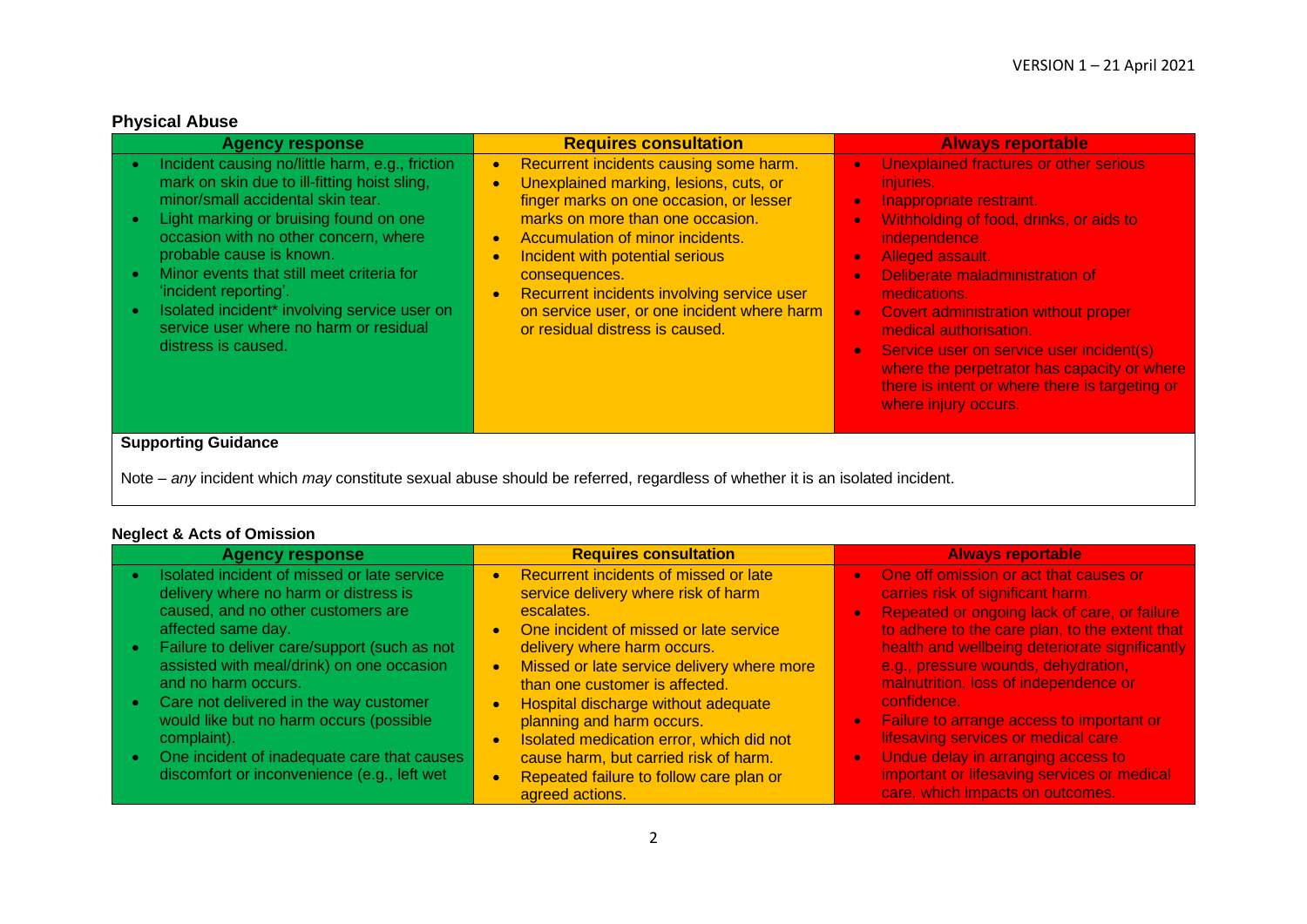| <b>Agency response</b>                                                                                                                                                                                                                                                                                                    | <b>Requires consultation</b> | <b>Always reportable</b>                                                                                                                                                                                                                                                                                                                   |
|---------------------------------------------------------------------------------------------------------------------------------------------------------------------------------------------------------------------------------------------------------------------------------------------------------------------------|------------------------------|--------------------------------------------------------------------------------------------------------------------------------------------------------------------------------------------------------------------------------------------------------------------------------------------------------------------------------------------|
| on an occasion) but no significant harm<br>occurs.<br>Isolated incident of not having access to<br>aids for independence that have been<br>provided.<br>Isolated medication error which did not<br>cause or carry risk of harm.<br>Provider not following care plan or agreed<br>actions, but no significant harm occurs. |                              | <b>Exailure to intervene in dangerous situations</b><br>$\bullet$<br>where the adult lacks capacity or may lack<br>capacity to assess risk or make relevant<br>decisions.<br>Isolated medication error that caused harm,<br>$\bullet$<br>a pattern of medication errors, or a<br>medication error that affected more than<br>one customer. |
| <b>Supporting Guidance</b>                                                                                                                                                                                                                                                                                                |                              |                                                                                                                                                                                                                                                                                                                                            |

Pan Berkshire Pressure Ulcer Pathway - <https://www.berkshiresafeguardingadults.co.uk/wokingham/procedures/?procId=1454> For easy reference:

- Grade 3 and 4 *always* refer as Safeguarding with as much information as possible about how pressure ulcer pathway was followed.
- Grade 1 and 2 refer where there is any concern that there *may have* been a lapse in care, an omission or the pressure ulcer pathway may not have been followed.
- Multiple (more than 1) of any grade always refer.

| <b>Financial &amp; Material</b> |  |  |
|---------------------------------|--|--|
|---------------------------------|--|--|

| <b>Agency response</b>                                                                                                                                                | <b>Requires consultation</b>                                                                                                                                                                                                                                                                                                                                                                                                                            | <b>Always reportable</b>                                                                                                                                                                                                                                                                                                                                                                                                                                                      |
|-----------------------------------------------------------------------------------------------------------------------------------------------------------------------|---------------------------------------------------------------------------------------------------------------------------------------------------------------------------------------------------------------------------------------------------------------------------------------------------------------------------------------------------------------------------------------------------------------------------------------------------------|-------------------------------------------------------------------------------------------------------------------------------------------------------------------------------------------------------------------------------------------------------------------------------------------------------------------------------------------------------------------------------------------------------------------------------------------------------------------------------|
| Non-payment of care fees where customer<br>has capacity, is not relying on another<br>person to do this, and there are no concerns<br>of coercion or undue influence. | Staff personally benefit from customers<br>funds, e.g., accrue 'reward' points on their<br>own loyalty cards when spending with/for<br>customer.<br>Money not recorded safely or appropriately.<br>Adult not routinely involved in decisions<br>about how their money is spent or kept safe<br>and capacity in this respect is not clear.<br>Adult's monies kept in a joint bank account<br>with unclear arrangements around proceeds<br>and/or access. | Misuse/misappropriation of property,<br>possessions, or benefits by a person in a<br>position of trust or control<br>Misuse of legal Power such as LPA,<br>Deputyship etc.<br><b>Personal finances removed from adult's</b><br>control with no appropriate legal framework<br>in place or concerns of coercion/undue<br>influence.<br><b>Exploitation relating to benefits, income,</b><br>property, or wills.<br>Adult denied access to his/her own funds or<br>possessions. |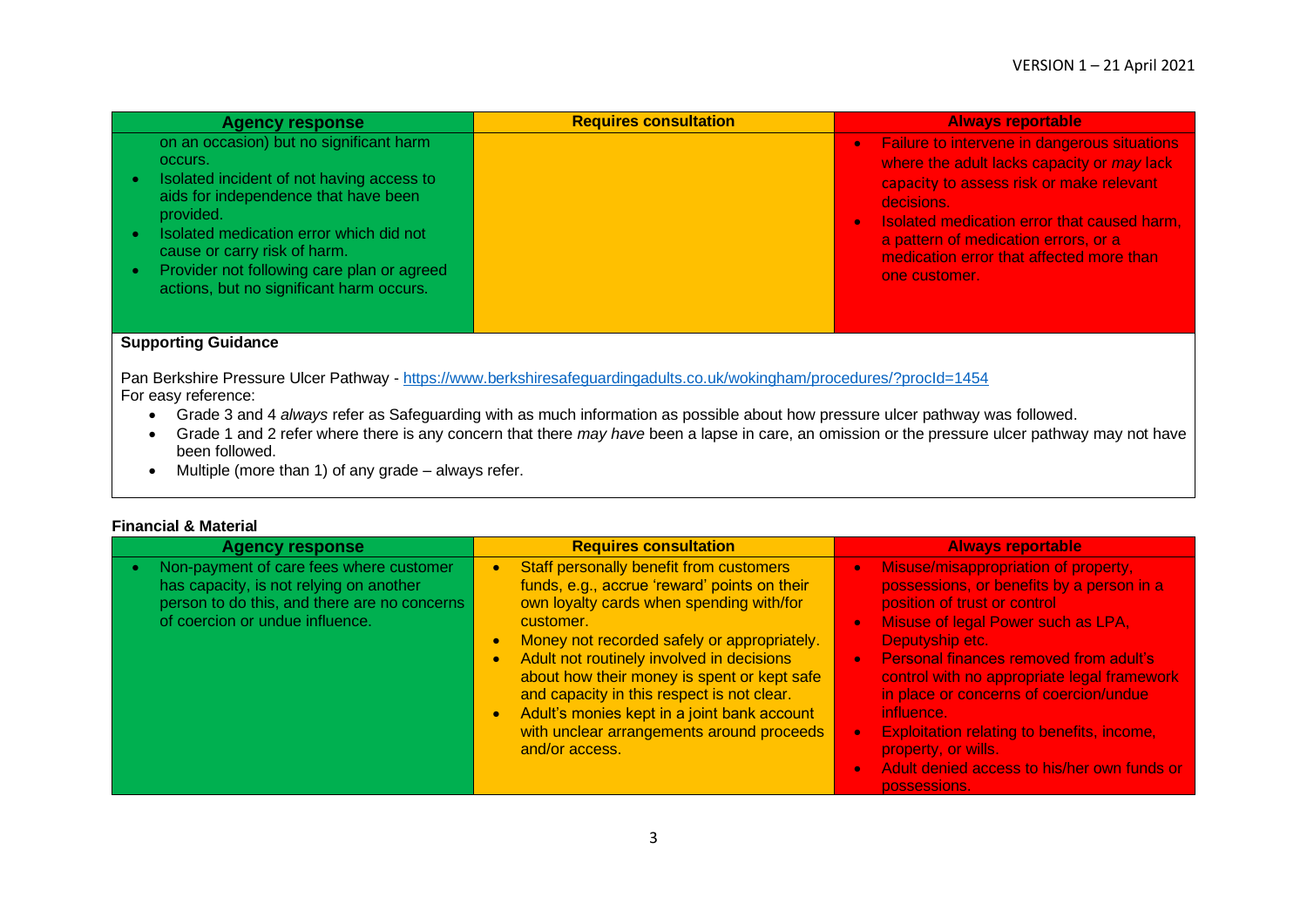| <b>Agency response</b>     | <b>Requires consultation</b>                                                                                                                                                                                                                                                                                    | <b>Always reportable</b>                                                            |
|----------------------------|-----------------------------------------------------------------------------------------------------------------------------------------------------------------------------------------------------------------------------------------------------------------------------------------------------------------|-------------------------------------------------------------------------------------|
|                            | Incidences of scamming of a person with<br>$\bullet$<br>care and support needs where they lack<br>capacity or may lack capacity.<br>Non-payment of care fees where another<br>$\bullet$<br>party is managing finances, (even under a<br>legal framework) or there is concern of<br>coercion or undue influence. | Theft or fraud.<br>$\bullet$<br>Mate crime.<br>$\bullet$<br>Cuckooing.<br>$\bullet$ |
| <b>Supporting Guidance</b> |                                                                                                                                                                                                                                                                                                                 |                                                                                     |
|                            | Mate Crime – 'When a person is harmed or taken advantage of by someone, they thought was their friend".                                                                                                                                                                                                         |                                                                                     |

Cuckooing – targeting of the home of a vulnerable adult for purposes of exploitation, drug dealing and other criminal activities

## **Self-Neglect**

| <b>Agency response</b>                                                                                                                                                                                                                                                                                                                                      | <b>Requires consultation</b>                                                                                                                                                                                                                                                                                                                                                                                                                                                                                                                                                                                            | <b>Always reportable</b>                                                                                                                                                                                                                                                                                                                                                                                                                                                                             |
|-------------------------------------------------------------------------------------------------------------------------------------------------------------------------------------------------------------------------------------------------------------------------------------------------------------------------------------------------------------|-------------------------------------------------------------------------------------------------------------------------------------------------------------------------------------------------------------------------------------------------------------------------------------------------------------------------------------------------------------------------------------------------------------------------------------------------------------------------------------------------------------------------------------------------------------------------------------------------------------------------|------------------------------------------------------------------------------------------------------------------------------------------------------------------------------------------------------------------------------------------------------------------------------------------------------------------------------------------------------------------------------------------------------------------------------------------------------------------------------------------------------|
| Self-care causing some concern - no signs<br>of harm or distress.<br>Property neglected but all main services<br>work.<br>Lack of essential amenities.<br>$\bullet$<br>No access to support.<br>$\bullet$<br>Some evidence of hoarding - no major<br>impact on health/safety (clutter index 1-3)<br>First signs of failing to engage with<br>professionals. | Refusing medical treatment where capacity<br>$\bullet$<br>to make that decision is unclear and<br>implications serious.<br>Moderate level of clutter or hoarding (clutter<br>$\bullet$<br>index 4-5).<br>Insanitary conditions in property impacting<br>$\bullet$<br>on wellbeing.<br>Continued non-engagement with<br>$\bullet$<br>professionals with concerns for wellbeing.<br>Potential fire risks/gas leaks.<br>$\bullet$<br>Multiple reports of concern from others.<br>$\bullet$<br>Chaotic behaviours which risk serious harm<br>$\bullet$<br>or death, and where adult lacks capacity or<br>may lack capacity. | Self-neglect is life threatening.<br>$\bullet$<br>Lack of self-care results in significant<br>$\bullet$<br>deterioration in health or wellbeing.<br><b>Environment injurious to health.</b><br>$\bullet$<br>Imminent fire risk or gas leak.<br>$\bullet$<br>Others affected by self-neglect.<br>$\bullet$<br>Multiple reports of significant concern from<br>$\bullet$<br>other agencies<br>Access to/in property severely compromised<br>$\bullet$<br><b>Clutter Index rating 6-9.</b><br>$\bullet$ |
| <b>Supporting Guidance</b>                                                                                                                                                                                                                                                                                                                                  | toply exceptional cases will trigger a safequarding response. All proportionate interventions must be used first to manage risk e guassessment case                                                                                                                                                                                                                                                                                                                                                                                                                                                                     |                                                                                                                                                                                                                                                                                                                                                                                                                                                                                                      |

\*only exceptional cases will trigger a safeguarding response. All proportionate interventions must be used first to manage risk, e.g., assessment, case management, CPA, MDT, MARM

Clutter Index tool - **<https://hoardingdisordersuk.org/research-and-resources/clutter-image-ratings/>**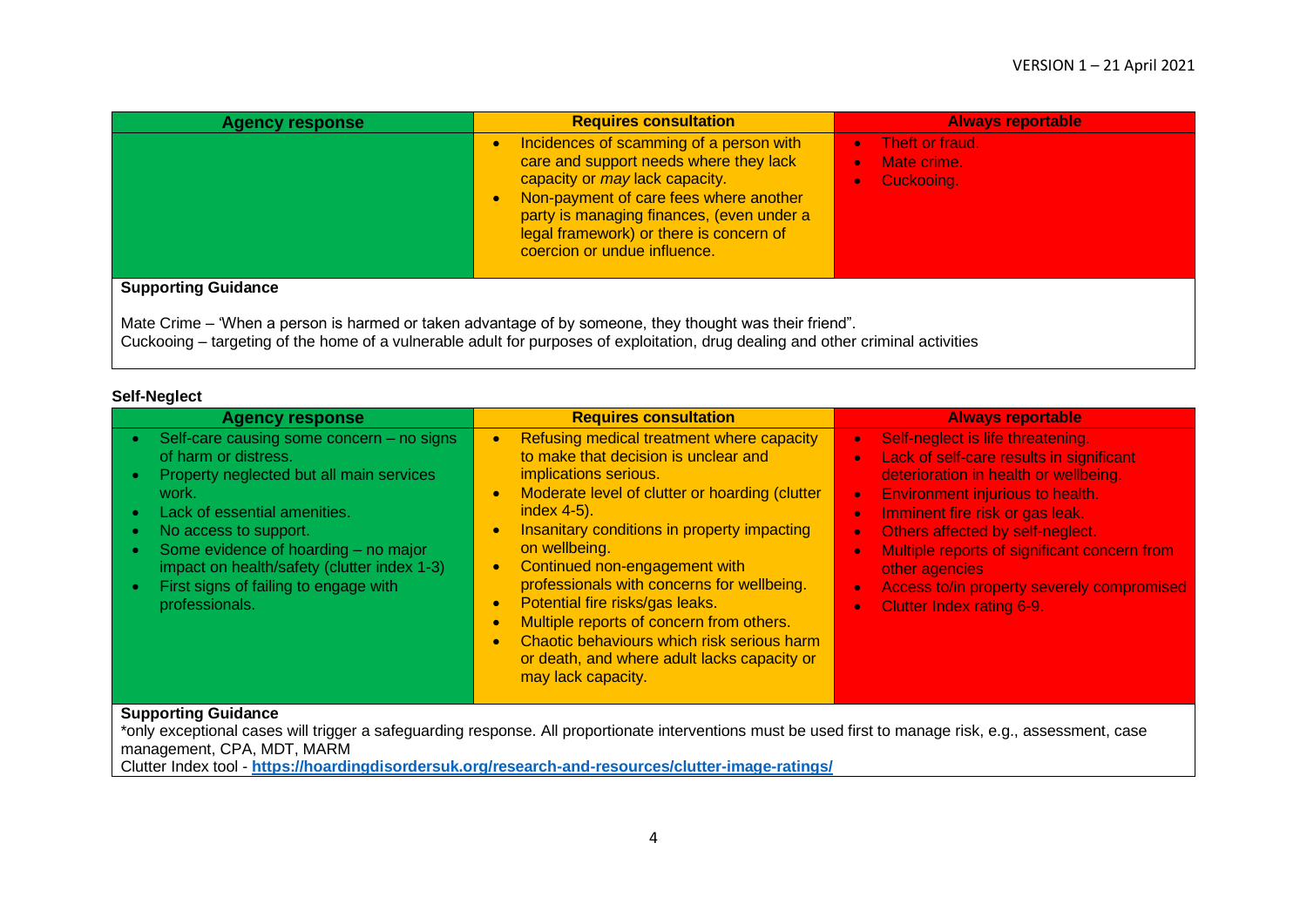| <b>Agency response</b>                                                                                                                                               | <b>Requires consultation</b>                                                                                                                                                                                                                                                                                                                                                                                                                                                | <b>Always reportable</b>                                                                                                                                                                                                                                                                                                                                                                                                                                                                                                                                                                                     |
|----------------------------------------------------------------------------------------------------------------------------------------------------------------------|-----------------------------------------------------------------------------------------------------------------------------------------------------------------------------------------------------------------------------------------------------------------------------------------------------------------------------------------------------------------------------------------------------------------------------------------------------------------------------|--------------------------------------------------------------------------------------------------------------------------------------------------------------------------------------------------------------------------------------------------------------------------------------------------------------------------------------------------------------------------------------------------------------------------------------------------------------------------------------------------------------------------------------------------------------------------------------------------------------|
| Isolated incident where adult is spoken to in<br>a rude or other inappropriate way - respect<br>and dignity undermined but no or little<br>residual distress caused. | Adult receiving occasional taunts or verbal<br>$\bullet$<br>outbursts from others, with negative impact<br>on them.<br>Withholding of information to disempower<br>$\bullet$<br>them.<br>Treatment that undermines adult at risks<br>$\bullet$<br>dignity and esteem with negative impact on<br>them.<br>Denying or failing to recognise adult's<br>$\bullet$<br>choice or opinion.<br>Adult receiving frequent verbal outbursts or<br>$\bullet$<br>harassment from others. | Humiliation.<br>$\bullet$<br>Taunting, mimicking, inappropriate<br>$\bullet$<br>treatment by a person in a position of trust<br>or control.<br>Emotional blackmail e.g., threats of<br>$\bullet$<br>abandonment or harm<br>Frequent and frightening verbal outbursts.<br>$\bullet$<br>Hate crime.<br>$\bullet$<br>Denial of basic human right/civil liberties,<br>$\bullet$<br>e.g., over-riding advance decisions, blanket<br>decisions around DNA-CPR.<br>Prolonged or repeated intimidation.<br>$\bullet$<br>Vicious or personalised verbal attack.<br>$\bullet$<br>Adult is being targeted.<br>$\bullet$ |
| <b>Supporting Guidance</b>                                                                                                                                           |                                                                                                                                                                                                                                                                                                                                                                                                                                                                             |                                                                                                                                                                                                                                                                                                                                                                                                                                                                                                                                                                                                              |

Hate crime – ''Any criminal offence which is perceived by the victim or any other person, to be motivated by hostility or prejudice based on a person's race or perceived race; religion or perceived religion; sexual orientation or perceived sexual orientation; disability or perceived disability and any crime motivated by hostility or prejudice against a person who is transgender or perceived to be transgender'.

## **Organisational**

| <b>Agency response</b>                                                                                                                                                                                                                   | <b>Requires consultation</b>                                                                                                                                                                    | <b>Always reportable</b>                                                                                                                                                                          |
|------------------------------------------------------------------------------------------------------------------------------------------------------------------------------------------------------------------------------------------|-------------------------------------------------------------------------------------------------------------------------------------------------------------------------------------------------|---------------------------------------------------------------------------------------------------------------------------------------------------------------------------------------------------|
| Lack of stimulation or opportunities for<br>$\bullet$<br>social and leisure activities, but no harm<br>caused.<br>Customers not given sufficient voice of<br>$\bullet$<br>involved in the running of the service, but no<br>harm caused. | Rigid or inflexible routines.<br>$\bullet$<br>Decisions made for the convenience of the<br>$\bullet$<br>organisation, to the detriment of the<br>customer.<br>Customer's dignity is undermined. | Bad practice not being reported and/or<br>addressed.<br>Unsafe or unhygienic living environments.<br>Staff misusing their position of power over<br>customers.                                    |
| Denial of individuality and opportunities for<br>$\bullet$<br>customers to make informed choices and<br>take positive risks.<br>Care planning documentation not person-<br>centred, but with no harm caused.                             |                                                                                                                                                                                                 | Poor practice at a systemic nature, which<br>has detrimental impact or causes harm to<br>customers.<br>Overuse of medication to sedate.<br>Inappropriate use of restraint to manage<br>behaviour. |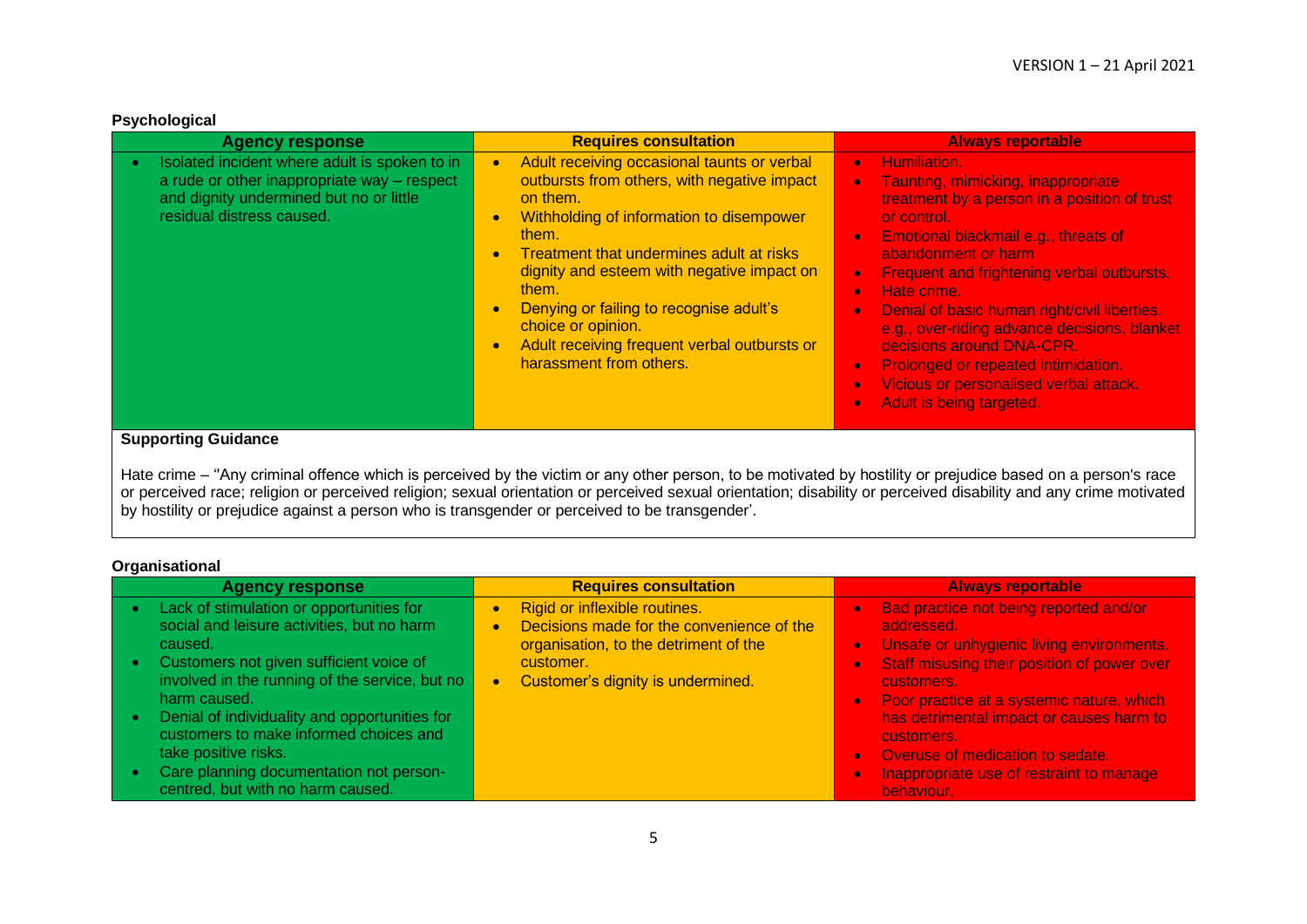| <b>Agency response</b>     | <b>Requires consultation</b> | <b>Always reportable</b>                     |
|----------------------------|------------------------------|----------------------------------------------|
|                            |                              | • Recurrent ill-treatment or wilful neglect. |
| <b>Supporting Guidance</b> |                              |                                              |

Definition of organisational abuse (taken from Care & Support Statutory Guidance updated 24 June 2020) – "Including neglect and poor care practice within an institution or specific care setting such as a hospital or care home, for example, or in relation to care provided in one's own home. This may range from one off incidents to on-going ill-treatment. It can be through neglect or poor professional practice as a result of the structure, policies, processes and practices within an organisation".

#### **Discriminatory**

| <b>Agency response</b>                                                                                                                                                                                                                                                                                                                                                                                                                                                                                                                         | <b>Requires consultation</b>                                                                                                                                                                                                                                                                                                                                                                                                                                     | <b>Always reportable</b>                                                                                                                                                                                                 |
|------------------------------------------------------------------------------------------------------------------------------------------------------------------------------------------------------------------------------------------------------------------------------------------------------------------------------------------------------------------------------------------------------------------------------------------------------------------------------------------------------------------------------------------------|------------------------------------------------------------------------------------------------------------------------------------------------------------------------------------------------------------------------------------------------------------------------------------------------------------------------------------------------------------------------------------------------------------------------------------------------------------------|--------------------------------------------------------------------------------------------------------------------------------------------------------------------------------------------------------------------------|
| Isolated incident of teasing motivated by<br>prejudicial attitudes towards an adult's<br>individual differences with no harm or<br>residual distress caused.<br>Isolated incident of taunting which is linked<br>to the person's protected characteristics,<br>causes no harm or residual distress, and is<br>dealt with through other frameworks.<br>Isolated incident of care planning that fails<br>to address an adult's specific diversity<br>associated needs for a short period of time,<br>with no significant or lasting harm caused. | Inequitable access to service provision as a<br>$\bullet$<br>result of a diversity issue.<br>Recurring failure or undue delay to meet<br>$\bullet$<br>care and support needs associated with<br>diversity.<br>Being refused access to essential services<br>$\bullet$<br>in relation to a protected characteristic.<br>Seemingly punitive responses to customer<br>$\bullet$<br>having made a complaint.<br>Denial of civil liberties, e.g., voting<br>$\bullet$ | Humiliation or threats on a recurring basis.<br>$\bullet$<br>Recurring taunts that are linked to protected<br>$\bullet$<br>characteristics.<br>Hate crime resulting in injury or a fear for<br>$\bullet$<br>safety/life. |
| <b>Supporting Guidance</b>                                                                                                                                                                                                                                                                                                                                                                                                                                                                                                                     |                                                                                                                                                                                                                                                                                                                                                                                                                                                                  |                                                                                                                                                                                                                          |

**Note – any concern involving behaviours by a person who is in a position of power (paid employment or voluntary work) must as a minimum have a consultation with the Local Authority.**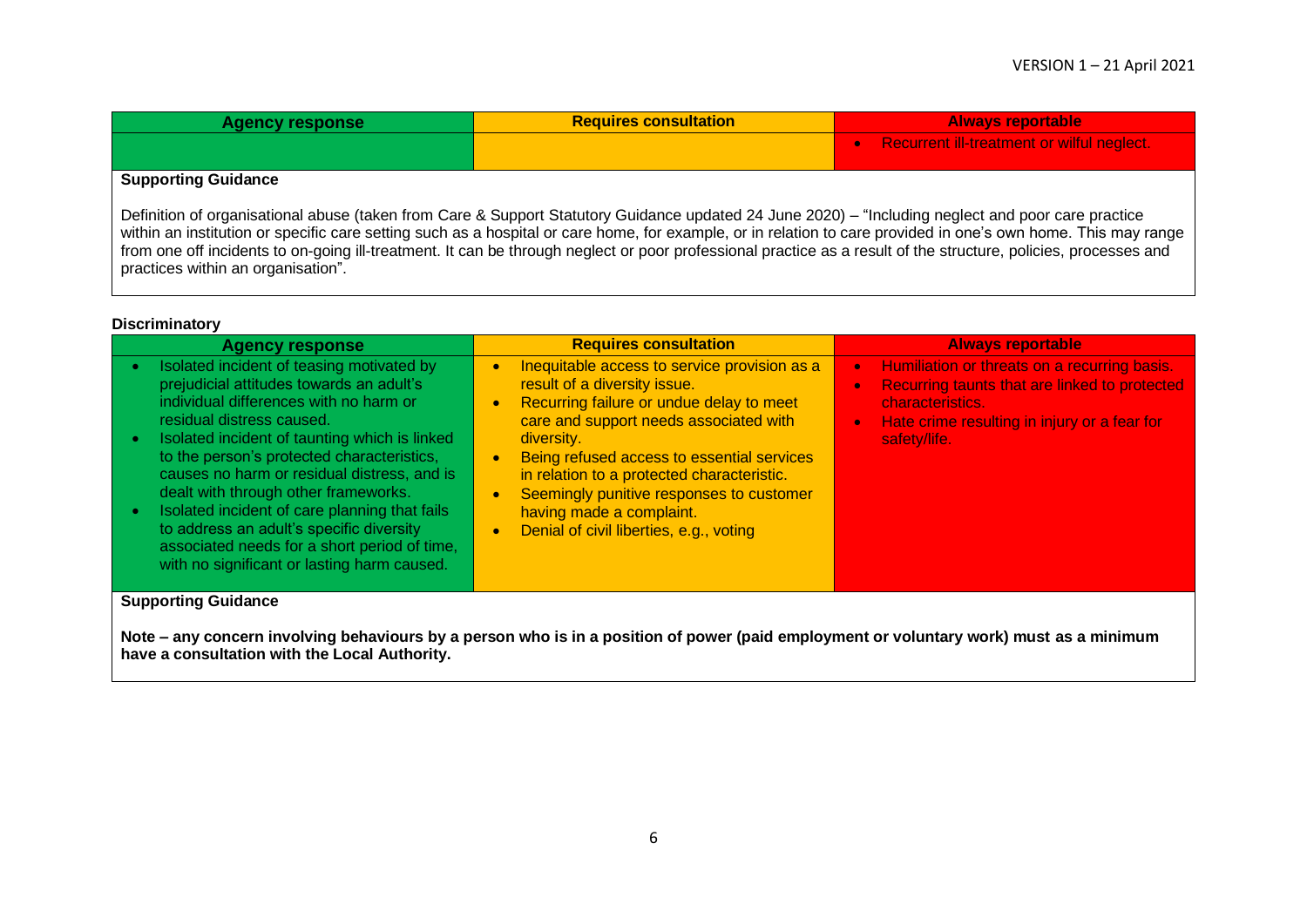| X I<br>U |
|----------|
|----------|

| <b>Agency response</b>                                                                                                                                                                            | <b>Requires consultation</b>                                                                                                                                                                                                                     | <b>Always reportable</b>                                                                                                                                                                                                                                                                                                                                                                                                                                                                                                                                                                                                                                                                                            |
|---------------------------------------------------------------------------------------------------------------------------------------------------------------------------------------------------|--------------------------------------------------------------------------------------------------------------------------------------------------------------------------------------------------------------------------------------------------|---------------------------------------------------------------------------------------------------------------------------------------------------------------------------------------------------------------------------------------------------------------------------------------------------------------------------------------------------------------------------------------------------------------------------------------------------------------------------------------------------------------------------------------------------------------------------------------------------------------------------------------------------------------------------------------------------------------------|
| Isolated or low frequency incidents of<br>$\bullet$<br>unwanted peer flirtation, which causes no<br>harm or residual distress and that is<br>effectively addressed.<br><b>Supporting Guidance</b> | Verbal sexualised insults or 'banter' that<br>$\bullet$<br>causes harm or distress.<br>Incidents of unwanted sexualised attention<br>$\bullet$<br>(verbal or physical) directed at a vulnerable<br>adult, whether or not mental capacity exists. | <b>Recurring sexualised touching or attention</b><br>without consent.<br>Masturbation in front of another vulnerable<br>adult without their valid consent.<br>Voyeurism without consent.<br>Being subject to indecent exposure.<br>$\bullet$<br>Coercion.<br>Attempted penetration by any means<br>(whether or not it occurs within a<br>relationship) without consent.<br>Made to look at pornographic material<br>against will or consent not valid.<br>Sexual contact by/with a person in a<br><b>C</b><br>position or power, in a relationship<br>characterised by authority, inequality or<br>exploitation.<br>Sex without valid consent (rape).<br>Grooming.<br>$\bullet$<br>Concerns of sexual exploitation. |
|                                                                                                                                                                                                   |                                                                                                                                                                                                                                                  |                                                                                                                                                                                                                                                                                                                                                                                                                                                                                                                                                                                                                                                                                                                     |

Any concern of sexual behaviour that involves someone in a position of Power **must** be referred under Safeguarding.

## **Domestic Abuse**

| <b>Agency response</b>                                                                                                                                                                                                 | <b>Requires consultation</b>                                                                                                                                                                                                                                                   | <b>Always reportable</b>                                                                                                                                                                                                                                                                      |
|------------------------------------------------------------------------------------------------------------------------------------------------------------------------------------------------------------------------|--------------------------------------------------------------------------------------------------------------------------------------------------------------------------------------------------------------------------------------------------------------------------------|-----------------------------------------------------------------------------------------------------------------------------------------------------------------------------------------------------------------------------------------------------------------------------------------------|
| Capacitated adult with no care and support<br>needs or additional vulnerabilities identified<br>or suspected.<br>Isolated incident of an abusive nature,<br>which does not cause or carry risk of<br>significant harm. | Adult has care and support needs and the<br>outcome of the DASH indicates moderate<br>risk.<br>Inexplicable, or incidents resulting in,<br>marking, lesions or grip marks.<br>Victim is believed to have capacity but is<br>believed to be subject to coercion and<br>control. | . Adult has care and support needs and the<br>outcome of the DASH indicates high risk.<br>Adult at risk may lack or does lack capacity<br>around relevant decisions.<br><b>Assault causing serious harm.</b><br>Indicators of stalking or harassment.<br>Sexual assault.<br>Victim is afraid. |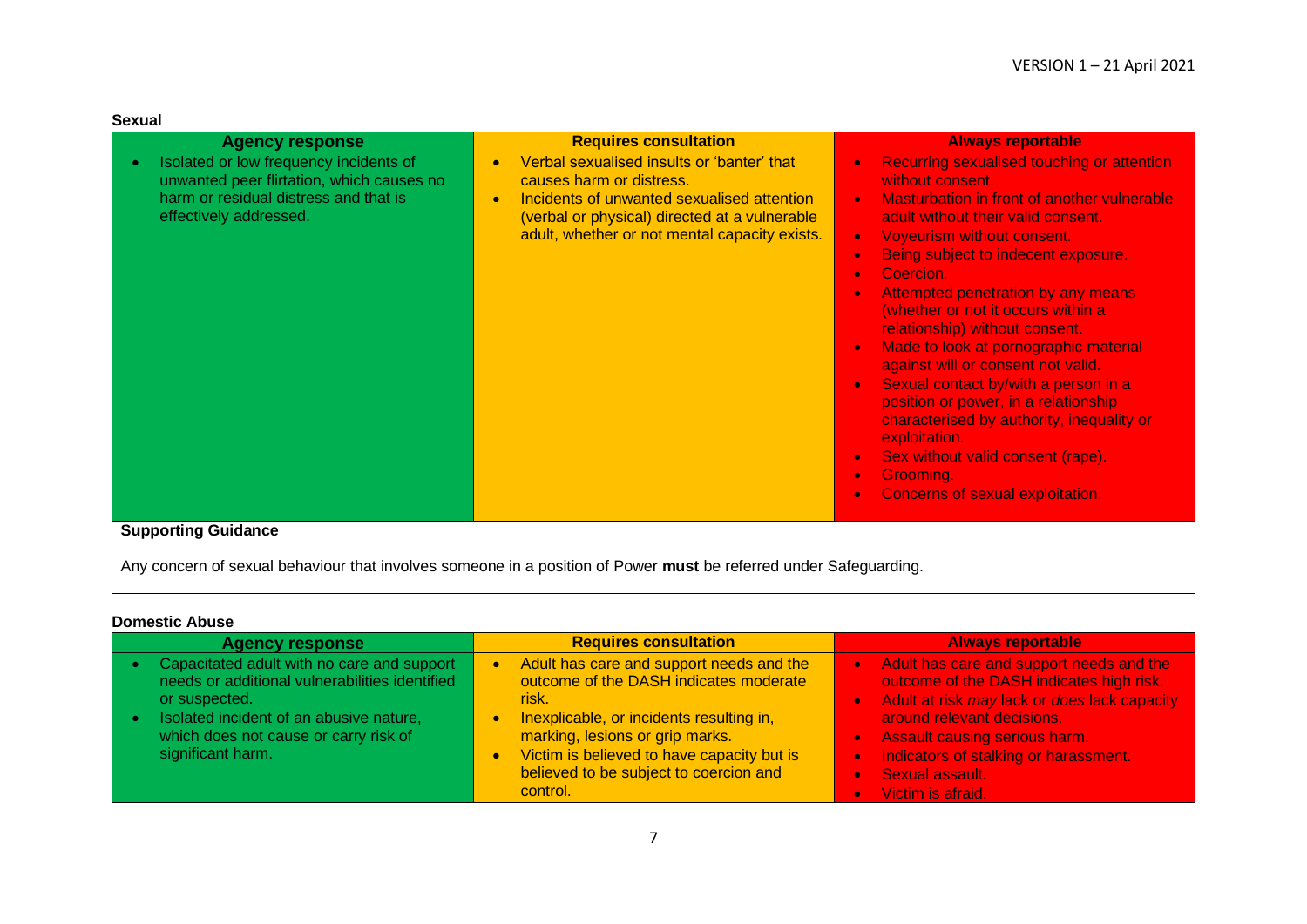| <b>Agency response</b>                                                                       | <b>Requires consultation</b> | <b>Always reportable</b>                                                         |
|----------------------------------------------------------------------------------------------|------------------------------|----------------------------------------------------------------------------------|
| Occasional taunts or verbal outbursts where<br>the victim has no current fears and there are |                              | Coercion and control impacting victim's<br>$\bullet$<br>ability to protect self. |
| adequate protective factors.                                                                 |                              | <b>Regular violent behaviour.</b>                                                |
|                                                                                              |                              | Threats to kill/choke/suffocate.<br>$\bullet$                                    |
|                                                                                              |                              | Sex without valid consent (rape).                                                |
|                                                                                              |                              | <b>Female Genital Mutilation.</b><br>$\bullet$                                   |
|                                                                                              |                              | <b>Concerns of Forced Marriage.</b><br>$\bullet$                                 |
|                                                                                              |                              | <b>Indicators of Honour Based Abuse.</b><br>$\bullet$                            |
|                                                                                              |                              |                                                                                  |

## **Supporting Guidance**

- Where Domestic Abuse is disclosed and children are part of the household, or present, a referral must be made to Children's Services.
- Disclosures of Domestic Abuse should trigger an offer of referral to Domestic Abuse services for early intervention.
- A DASH-RIC should be completed for each new incident of Domestic Abuse https://safelives.org.uk/sites/default/files/resources/Dash%20risk%20checklist%20quick%20start%20guidance%20FINAL.pdf
- A DASH-RIC with an outcome of high risk **must** be referred to MARAC (Multi-agency Risk Assessment Conference). Standard or medium risk cases may be referred using professional judgement. Where there are repeat incidents that do not meet the threshold for MARAC, consideration should be given to a MATAC referral.

| <b>Agency response</b> | <b>Requires consultation</b>                                                                                                                                                                                                                                                                                              | <b>Always reportable</b>                                                                                                                                                                                                                                                                                                                                                                                                                                                                                  |
|------------------------|---------------------------------------------------------------------------------------------------------------------------------------------------------------------------------------------------------------------------------------------------------------------------------------------------------------------------|-----------------------------------------------------------------------------------------------------------------------------------------------------------------------------------------------------------------------------------------------------------------------------------------------------------------------------------------------------------------------------------------------------------------------------------------------------------------------------------------------------------|
|                        | Adult with care and support needs or<br>additional vulnerabilities who appears to be<br>under the control of another or fearful.<br>Adult at risk is spending long periods of<br>work.<br>Adult at risk is unable to seek medical<br>treatment.<br>Adult at risk appears to have poor living<br>conditions and low wages. | Adult is being regularly moved to avoid<br>detection.<br>Living in workplace.<br>Indications the person is working in a place<br>with no health and safety against their will.<br>Indicators the person is under the control of<br>others.<br>Subject to violence or threats or is fearful.<br>Indicators of physical or psychological harm.<br>Living in a shed, outbuilding, lockup or<br>container.<br>Lack of freedom or unable to leave.<br><b>Risk or organ harvesting.</b><br>Wages used for debt. |

## **Modern Slavery & Human Trafficking**